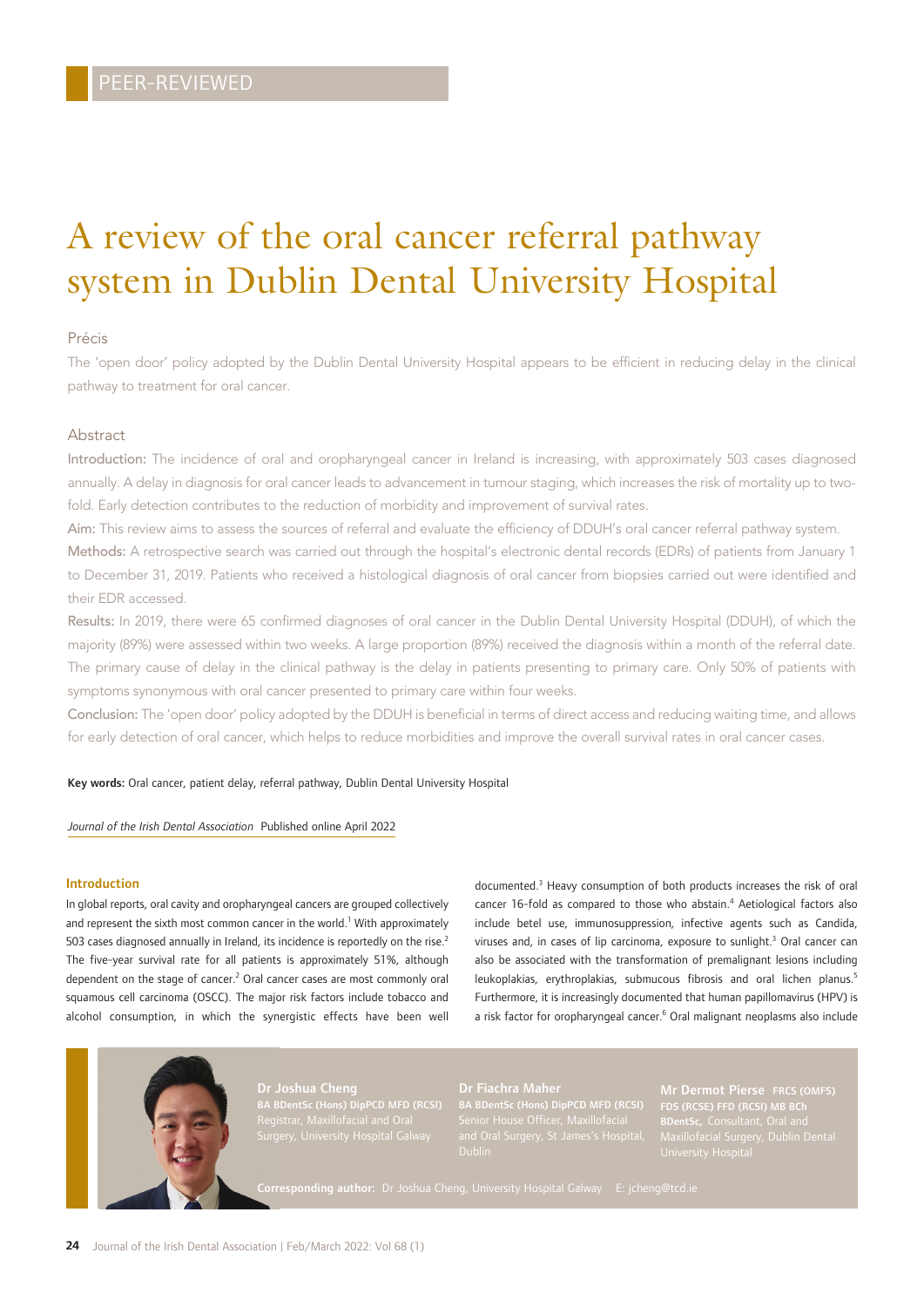

*FIGURE 1: Milestones and intervals from first symptoms until start of treatment.12 FIGURE 2: Highly*

*suspicious ulceration on right lateral border of the tongue.*

melanomas, salivary gland tumours, lymphomas, Kaposi's sarcoma, odontogenic tumours, and metastatic neoplasms (from breast, lung, kidney, stomach, liver and prostate).<sup>3</sup> Poor prognosis for oral cancer is mostly due to late presentation of the disease. It is accepted in the literature that a delay in diagnosis for oral cancer leads to advancement in tumour staging, which increases the risk of mortality up to two-fold.<sup>7</sup> Furthermore, advanced diseases require more radical surgeries, which result in increased levels of morbidity.<sup>8</sup> Hence, the early detection of oral cancer contributes to the reduction of morbidity and improvement of survival rates for such cases.<sup>9</sup>

The research in pathways to cancer diagnosis is complex and non-homogenous due to the different methodological approaches and definitions of time intervals.10 As such, an international Consensus Working Group (CWG) commissioned by Cancer Research UK and the Department of Health in England has introduced the Aarhus checklist, a guideline intended to facilitate the standardisation and uniformity of studies in cancer diagnosis.<sup>11</sup> This guideline included recommendations for definitions of the time points and intervals used in the study. In addition, a Danish study introduced categories for delays in the clinical pathway, which include patient delay, general practitioner (GP) delay and system delay (Figure 1).<sup>12</sup> Patient delay is defined as the point from first symptom to the first contact with the primary care practitioner. GP delay is defined as the time interval between first contact with the patient and investigations and/or referral to a specialist/hospital. System delay is defined as the time interval between first investigations and the start of treatment. These definitions provide a more consistent framework for assessing the referral pathway system in the Dublin Dental University hospital (DDUH).

The DDUH is a teaching dental hospital located in Dublin, Ireland, which includes a multidisciplinary team providing secondary care for oral cancer patients. It adopts an 'open door' policy whereby suspected oral cancer patients could be assessed through various referral pathways and works closely with the National Maxillofacial Unit at St James's Hospital, which provides tertiary care for oral cancer patients. Such pathways include referrals from general medical practitioners (GMPs) and general dental practitioners (GDPs), as well as self-referrals into the accident and emergency (A&E) department. Thus, with the importance of early detection of oral cancer, the aim of this

review is to assess the sources of referral and to evaluate the efficiency of the DDUH's oral cancer referral pathway system.

#### **Methods**

A retrospective search was carried out through the hospital's electronic dental records (EDRs) of patients from January 1 to December 31, 2019. Patients who received a diagnosis of oral or oropharyngeal cancer from biopsies carried out were identified and their EDR accessed. The patients' age, gender, and details of alcohol and tobacco use were recorded. The dates of the patients' onset of symptoms, first appointment with a GP, referral to the DDUH, first assessment at the DDUH, biopsy and definitive diagnosis delivered to patients were also recorded. From these records, time intervals between onset of symptoms and first appointment with GP, first appointment to referral, referral to assessment at the DDUH, assessment to biopsy, and biopsy to the definitive diagnosis were tabulated and recorded.

#### **Results**

From January 1 to December 31, 2019, there were 65 confirmed diagnoses of oral cancer in the DDUH. These cases presented via various referral pathways including the A&E department, oral and maxillofacial surgery (OMFS) and oral medicine clinics, and patients periodically reviewed in the DDUH for premalignant conditions. Sources of referral included GDPs, GMPs and selfreferrals. Patients with suspicious clinic presentation of oral cancer were offered immediate biopsy within the same appointment (Figure 2). At the follow-up appointment, the patients were informed of the definitive diagnosis and were urgently referred to the Maxillofacial Unit at St James's Hospital for treatment within the same day.

Of the 65 patients, there were 25 females (38%) and 40 males (62%) (Figure 3). The mean age was 65 years for both females (range 11 to 86) and males (range 25 to 87). Thirty-two patients (49%) were current or ex-smokers, which included seven of the 25 females (28%) and 25 of the 40 males (63%) (Figure 3). Of the 65 confirmed diagnoses, 61 (94%) were of OSCC, three were cases (5%) of lymphoma and one (1%) was a case of polymorphous adenocarcinoma. In terms of the referral pathway, six patients (9%) self-referred to the A&E department, seven (11%) presented to A&E with GMP referral, 32 (49%)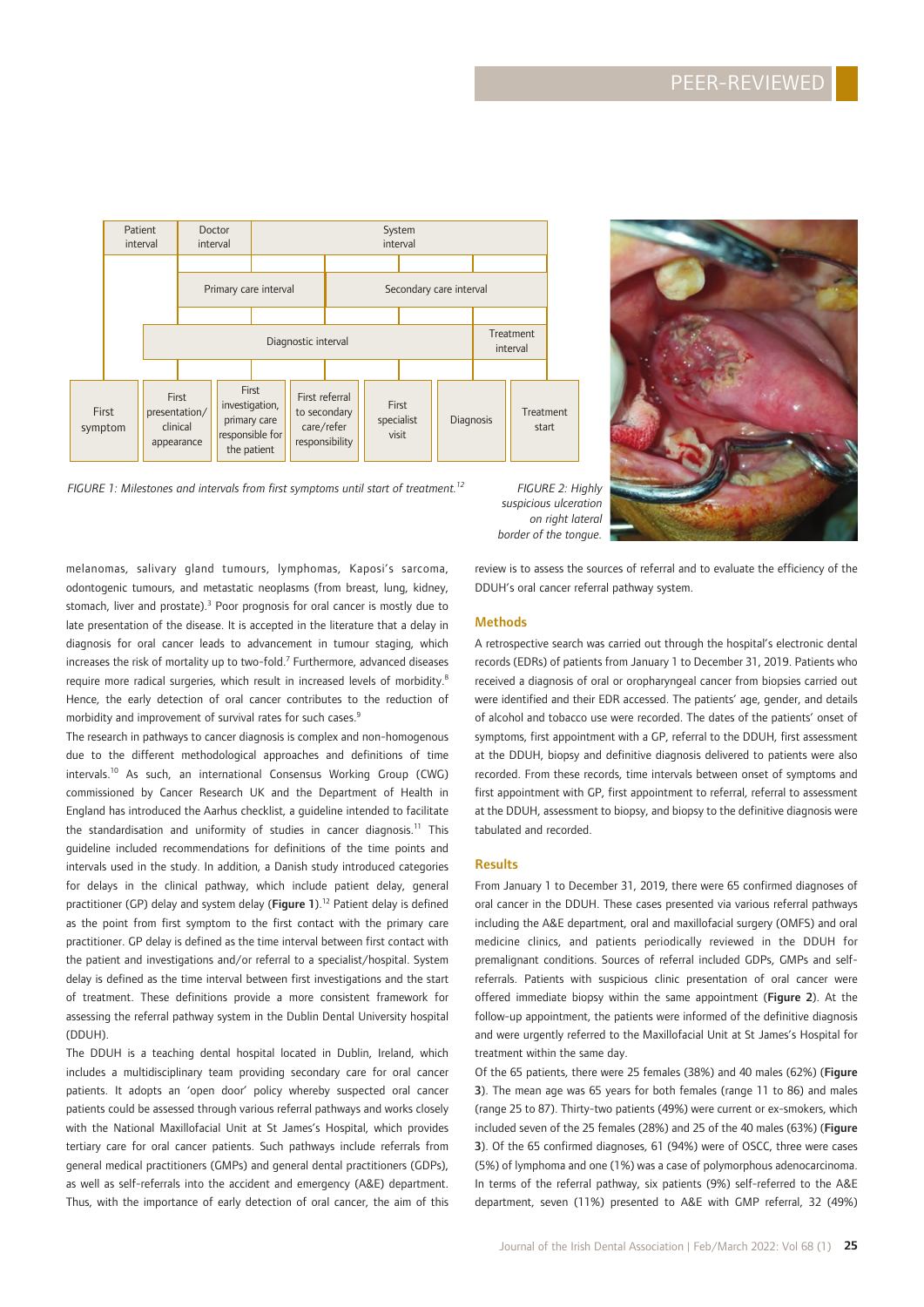

presented to A&E with GDP referral, seven (11%) were booked into OMFS or oral medicine clinics with GDP referral, and the remaining 13 (20%) were patients periodically reviewed in the DDUH. Of the 46 patients who were referred to the hospital by a GP, seven (15%) were referred by their GMP and the remaining 39 (85%) by their GDP (Figure 4).

Among the 52 patients who sought treatment after first noticing signs and symptoms, 13 (25%) sought treatment within two weeks, 13 (25%) sought treatment within two to four weeks, and 26 (50%) sought treatment after more than four weeks. The signs and symptoms recorded from patients included: non-healing ulcers; white or red patches; lumps; pain; dysphagia; persistent cough; or, sore throat. Forty-eight patients first visited a GP regarding their symptoms. Two patients (4%) were prescribed antibiotics by their GMP and were not referred to the DDUH. These two patients were among the six patients who self-referred to the A&E department. Thirty-eight patients (79%) were referred within three weeks of the first appointment. Of these, 34 were referred on the same day. Eight patients (17%) were referred after three weeks. Furthermore, 41 patients (89%) attended within two weeks while the remaining five (11%) attended only after two weeks or longer. The five patients (11%) who were assessed after two weeks were due to longer waiting time for appointments with OMFS and oral medicine clinics, or only visited the A&E department after two weeks.

With respect to timing of biopsy procedure, 63 of the 65 patients (97%) had a biopsy procedure within a week. Fifty-two (80%) were carried out on the same day. Thirty-nine patients (60%) received a diagnosis within a week of the biopsy procedure, 14 (22%) within one to two weeks, and 12 (18%) within two to four weeks. Furthermore, of the 46 patients referred to the DDUH, five (11%) received a diagnosis more than a month after referral, while the remaining 41 (89%) received a diagnosis within a month (Table 1).

#### **Discussion**

The ratio of males to females in our sample of 65 patients is 1.6 to 1, which is similar to the global epidemiological ratio of 1.5 to 1. $^{\rm 1}$  The higher frequency of risk habits participation in males could be a contributing factor to this difference, as seen in our results whereby there were more male smokers or exsmokers (63%) compared to females (28%). In addition, the mean age of 65 years is similar to previous studies and is a reflection of the increased risk of developing oral cancer with age.<sup>1,13</sup>

The National Institute for Health and Care Excellence (NICE) in the UK updated its cancer guidelines in 2015 to include recognition and referral guidance for



*FIGURE 3: Demographics of gender and distribution of smokers. Figure 4: Distribution of patients through the referral pathways and sources of referrals.*

suspected oral cancer cases. This includes a recommendation for GMPs to refer patients to a GDP within two weeks if they have an unexplained persistent mouth ulcer for three weeks, unexplained persistent neck lump, a lump on the lip or in the oral cavity, or for signs consistent with erythroplakia or erythroleukoplakia.<sup>14</sup> One systematic review reported that nearly 50% of symptomatic oral cancer patients presented to GMPs, suggesting the crucial role of GMPs in the diagnosis of the disease.<sup>15</sup> Similarly, the Health Service Executive (HSE) in Ireland updated its guidelines in 2015 regarding the early

#### Table 1: Distribution of patients for various timelines from first signs and symptoms to definitive diagnosis.

| Patients who sought treatment after                              |                          |               |
|------------------------------------------------------------------|--------------------------|---------------|
| first noticing signs and symptoms                                | N                        | $\frac{9}{6}$ |
| Within two weeks                                                 | 13                       | 25            |
| Within two to four weeks                                         | 13                       | 25            |
| After four weeks                                                 | 26                       | 50            |
|                                                                  |                          |               |
| Patients referred after first presenting to GP                   |                          |               |
| Within three weeks                                               | 38                       | 79            |
| After three weeks                                                | 8                        | 17            |
| No referrals made                                                | $\overline{2}$           | 4             |
|                                                                  |                          |               |
| Patients who visited the DDUH after referral from GP             |                          |               |
| Within two weeks                                                 | 41                       | 89            |
| After two weeks                                                  | 5                        | 11            |
|                                                                  |                          |               |
|                                                                  |                          |               |
| Patients receiving biopsy procedure after assessment in the DDUH |                          |               |
| Same day                                                         | 52                       | 80            |
| Within a week                                                    | 63                       | 97            |
| After a week                                                     | $\overline{\phantom{a}}$ | 3             |
|                                                                  |                          |               |
| Patients receiving definitive diagnosis after biopsy procedure   |                          |               |
| Within a week                                                    | 39                       | 60            |
| Within one to two weeks                                          | 14                       | 22            |
| Within one to four weeks                                         | 12                       | 18            |
|                                                                  |                          |               |
| Patients receiving definitive diagnosis since referral from GP   |                          |               |
| Within a month                                                   | 41                       | 89            |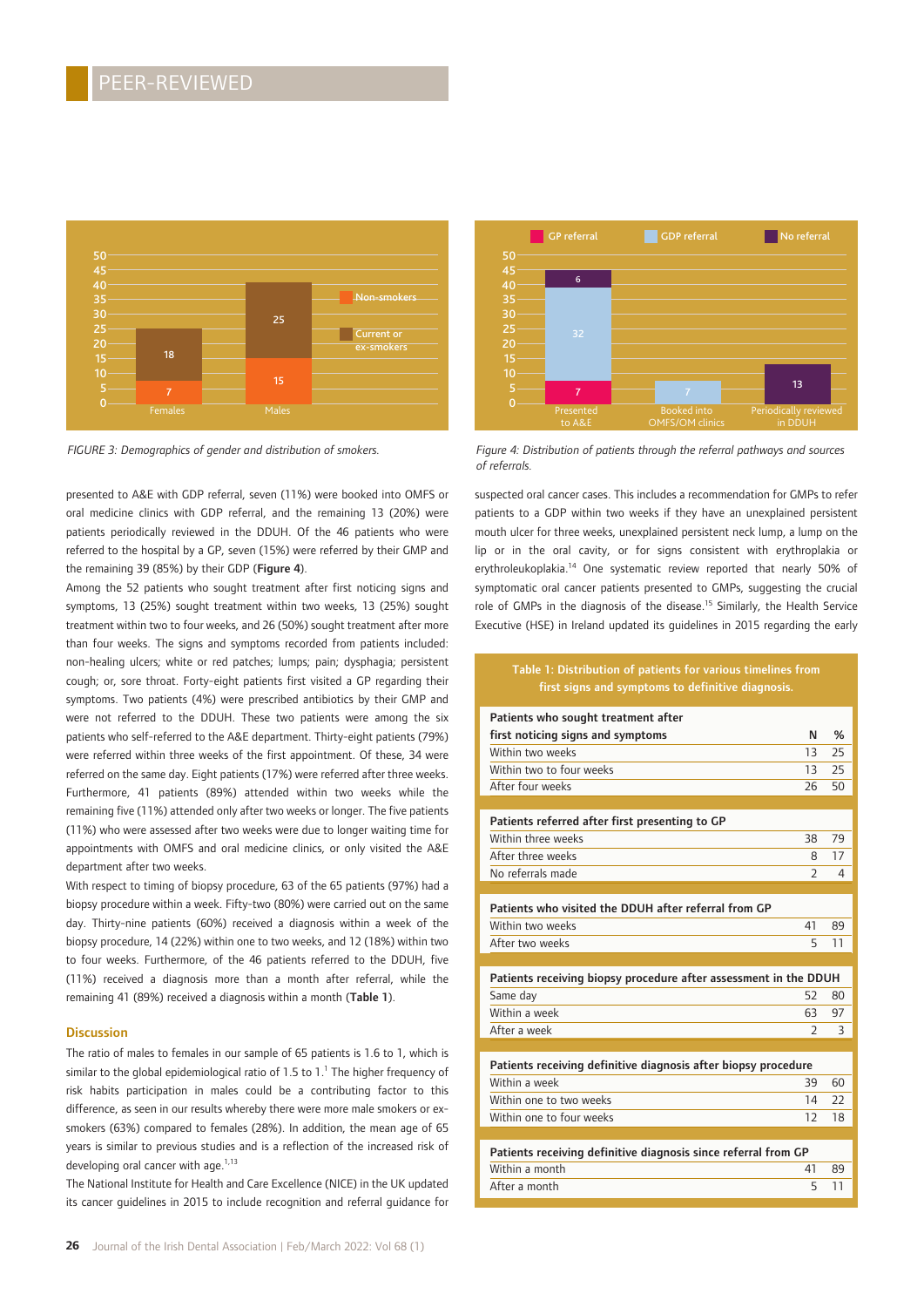detection and referral for head and neck cancer in primary care.16 It recommends urgent referral for unexplained and persistent clinical features suggestive of cancer similar to the NICE guidelines or specialist opinion. Our results reflect that the majority (79%) of the referrals were made within three weeks, suggesting that both GMPs and GDPs in Ireland are aware of and adhering to the guidelines. This also indicates that GP delay is not the main contributor to the overall delay in the referral pathway, as the majority of the referrals were made within the recommended time interval.

An Irish study reported that only a low percentage of medically trained nonconsultant hospital doctors (NCHDs) examine the oral mucosa of high-risk patients, and the majority are not confident due to a lack of knowledge of and clinical exposure to the prevention and detection of oral cancers.17 Studies in the UK also report similar findings regarding the lack of knowledge and confidence in the diagnosis of oral cancer among GMPs.<sup>18,19</sup> The results of our study illustrated that only a minority (15%) of the referrals were made by GMPs, which may reflect a similar lack of awareness of this open door policy and referral pathway in the DDUH. In addition, two patients who visited their GMPs after noticing signs and symptoms were only prescribed antibiotics and were never referred on. The low number of referrals made by GMPs may also be due to patients first presenting to GDPs after experiencing signs and symptoms within the oral cavity. In addition, this study did not consider the direct referrals made by GMPs to the National Maxillofacial Unit at St James's Hospital. However, an incorporation of oral cancer training and clinical exposure in the medical curricula may improve diagnostic skills and confidence among medical professionals. This should include thorough oral examination in general physical examination as most oral cancer cases are reported to be detected once symptomatic, despite the accessibility and non-invasiveness of an oral examination. Thus, with an increasing incidence of oral cancer in Ireland, this highlights the need for improved education on oral cancer among medical professionals.

Half of the patients only visited a GP four weeks or more after noticing signs or symptoms, suggesting that patient delay in presentation to primary care contributed significantly to the overall delay. This is similarly reflected in recent studies whereby patient delay is usually the most significant factor in a delay to diagnosis and treatment.<sup>9,20</sup> Patient delay may be due to a myriad of factors such as lack of awareness, fear, or denial. In Ireland, Mouth, Head & Neck Cancer Awareness Ireland was formally launched in 2010, which aimed to involve and inform the public as well as care providers at primary, secondary and tertiary levels. Mouth Cancer Awareness Day (MCAD), which has been held yearly since 2010, involving both GDPs around Ireland and the two dental schools in Dublin and Cork, aims to increase awareness among the public as well as to educate dental practitioners. It was reported that the MCAD held in 2011 was well received, with 7,731 attendees.<sup>21</sup> Events such as these appear to be beneficial in increasing awareness among both the general public and dental practitioners, and additional resources should continue to be allocated amidst the increasing incidence of oral cancer in Ireland.

With an 'open door' policy adopted by the DDUH, patients are welcome to attend the A&E department with or without a referral letter regarding suspicious clinical features and will be assessed by an NCHD and specialist. Referral letters sent to the OMFS and oral medicine department are triaged as very urgent, urgent, or non-urgent based on the information provided, dictating the duration before which the patient is assessed. This has enabled a large proportion (89%) of patients to be seen within two weeks and the

majority (80%) to receive an immediate biopsy procedure within the same appointment. The patients who received longer waiting times were not triaged as very urgent due to the lack of information provided on the referral letters. This highlights the importance of GPs providing thorough information on the referral letters to prevent any further delay. Such information should include: the duration, size and location of the lesion; signs; symptoms; and, presence of lymphadenopathy. In addition, this 'open door' policy has enabled the majority (89%) of patients to receive a diagnosis within a month of referral. This is in accordance with the Faster Diagnosis Standard guidelines by the National Health Service (NHS) in the UK, which aim to give patients the cancer diagnosis within 28 days of referral.<sup>22</sup> Hence, this policy increases the efficiency of the pathway by reducing delays, allowing for earlier diagnosis of oral cancer and improvement of survival rates. It was also reported in a systematic review that GDPs may lack skills or confidence in performing biopsies, and may be unfamiliar with varying clinical patterns of oral cancer.<sup>15</sup> Thus, upon suspicion of oral cancer, the immediate referral to secondary care such as the DDUH allows direct access to specialist care and is a feasible alternative approach to primary care. This standard also aligns with the updated NICE and HSE guidelines from 2015, in which patients are recommended to be sent for assessment for oral cancer within two weeks.

#### Conclusion

Most general dental and medical practitioners are carrying out timely referrals to secondary care, as recommended by the HSE guidelines, of within three weeks. However, only a minority of referrals were made by GMPs, which may suggest a lack of awareness and screening, or of examinations being carried out. Patient delay in terms of presentation to primary care is reported to be the main contributor to the overall delay in the clinical pathway to treatment. As early detection of oral cancer helps to reduce morbidities and improves survival rates, more emphasis should be placed on increasing public awareness, as well as improving training among medical professionals on oral cancer. Early detection can be achieved by noticing typical presentations of oral cancer, allowing timely referral at early stages of the disease. In addition, more resources should be allocated to research to understand and address the different factors contributing to patient delay. There are limitations to this review, which include the small sample size and the fact that the sample is entirely taken from the DDUH patient cohort, which may not be representative of the rest of Ireland. However, the referral pathway for the DDUH appears to be efficient, as the 'open door' policy allows for direct access to specialist care and timely diagnosis, reducing the overall waiting time and delay in the clinical pathway to treatment, and leading to better outcomes.

#### References

- 1. Warnakulasuriya, S. Global epidemiology of oral and oropharyngeal cancer. *Oral Oncol* 2009; 45 (4-5): 309-316.
- 2. National Cancer Registry Ireland. Cancer in Ireland 1994-2017 with estimates for 2017-2019: Annual Report Of The National Cancer Registry, 2019. [Internet.] [Accessed November 30, 2020.] Available from: https://www.ncri.ie/sites/ncri/files/pubs/NCRI\_Annual%20Report2019\_03102019 .pdf.
- 3. Scully, C., Porter, S. ABC of oral health. Oral cancer. *BMJ* 2000; 321 (7253): 97-100.
- 4. Mello, F.W., Melo, G., Pasetto, J.J., Silva, C.A.B., Warnakulasuriya, S., Rivero, E.R.C. The synergistic effect of tobacco and alcohol consumption on oral squamous